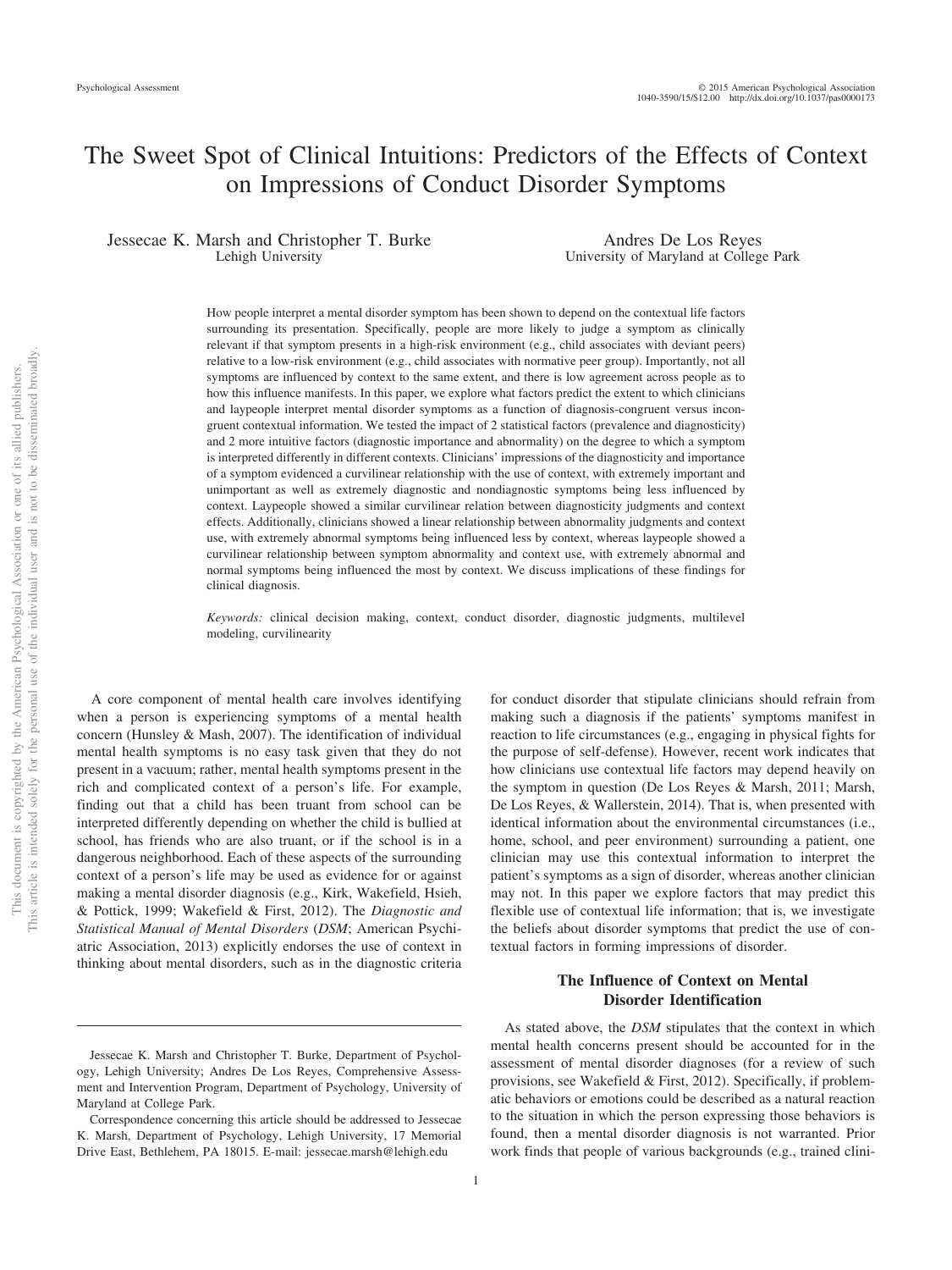cians and laypeople) can be sensitive to this role of context when making judgments of clinically relevant psychological phenomena (e.g., mental disorders and risk factors for mental health concerns). For instance, when provided with a description of a child expressing antisocial behavior, clinicians (Hsieh & Kirk, 2003; Kirk & Hsieh, 2004; Kirk & Hsieh, 2009; Pottick, Kirk, Hsieh, & Tian, 2007), clinical trainees (Kirk et al., 1999; Wakefield, Pottick, & Kirk, 2002), and people with no training in mental health (Wakefield, Kirk, Pottick, Hsieh, & Tian, 2006) were less likely to judge a mental disorder diagnosis as warranted if an environmental explanation for the symptoms was provided, such as a child's antisocial behavior as a reaction to living in a dangerous neighborhood. Similarly, clinicians rated a diagnosis of major depression as less likely if the symptoms stemmed from an environmental event such as job loss or the death of a loved one than if no such explanation was provided (Kim, Paulus, Nguyen, & Gonzalez, 2012; see also Carta et al., 2013). Further, experimental (De Los Reyes, Ehrlich et al., 2013), field (Hartley, Zakriski, & Wright, 2011), and controlled laboratory observation research (De Los Reyes, Bunnell, & Beidel, 2013; De Los Reyes, Henry, Tolan, & Wakschlag, 2009) indicates that when informants provide reports about the psychosocial functioning of a target participant (e.g., patient), disagreements between reports (e.g., parent reports disruptive behavior in a child patient that the teacher does not) occur, in part, because informants vary in the contexts in which they observe the behaviors being assessed (e.g., parent at home vs. teacher at school; see also De Los Reyes, Thomas, Goodman, & Kundey, 2013; De Los Reyes et al., 2015). Overall, a constellation of behaviors that could warrant a disorder diagnosis can be reinterpreted as problematic or not depending on contextual life factors that could serve as explanatory forces (Wakefield, 2013). Importantly, these contextual factors can influence decisions about treatment (Kim & LoSavio, 2009; Wakefield, Kirk, Pottick, & Hsieh, 1999) and the believed efficacy of treatment (Mulvey & Reppucci, 1988).

This previous research focused on how contextual life information is used after people accumulate enough information to suggest a single diagnosis. Contextual factors can also influence the interpretation of single symptoms of disorder earlier in the information collection process. De Los Reyes and Marsh (2011) provided mental health clinicians with descriptions of hypothetical children that contained one symptom of conduct disorder and three other pieces of information about the child's life. These life factors described characteristics that did not have a formal role in diagnosis, but either were behaviors that seemed likely of a child with conduct disorder, which the authors termed consistent context factors (e.g., his friends' parents tend not to like him, his parents have a hard time finding a babysitter because people refuse to sit him more than once), or inconsistent context factors that were matched in general content but were not associated with a diagnosis of conduct disorder (e.g., his friends' parents tend to like him, his parents have a hard time finding a babysitter because they need sitters at inconvenient times of day). Using this design, the authors tested whether an individual symptom of disorder was seen as more or less indicative of disorder depending on the nature of the surrounding contextual life factors.

De Los Reyes and Marsh (2011) found that clinicians judged the likelihood of conduct disorder to be higher when a disorder symptom was presented with consistent context factors than when

presented alongside inconsistent context factors. However, this effect of contextual factors did not affect symptoms equally. Rather, diagnostic likelihood judgments for some symptoms were stable regardless of the nature of the surrounding contextual information, whereas judgments of other symptoms varied greatly depending on this contextual information. Little agreement was observed among participants about which symptoms were more or less sensitive to contextual factors. Stated another way, no given symptom was agreed upon as being a symptom that signaled disorder the same way regardless of context, nor was any symptom agreed upon as always being interpreted differently in different contexts. This pattern has been replicated in lay participants' judgments of conduct disorder symptoms, as well as symptoms of another behavior disorder (i.e., attention-deficit/hyperactivity disorder; Marsh, De Los Reyes, & Wallerstein, 2014).

The previous work on the interpretation of single symptoms suggests that contextual life factors influence clinicians' and laypeople's interpretations of individual mental health symptoms in ways that seem idiosyncratic to or dependent on the interpreter. That is, the exact same symptom may be a strong or a poor indicator of disorder depending on what context it presents in *and* the extent to which the evaluating judge infers that the meaning of that symptom depends on contextual factors. Such variation in the evaluation of symptoms across clinicians may help explain why, for instance, field trials testing the reliability of *DSM* mental disorder diagnoses often yield relatively low interrater reliability in applying diagnostic criteria to assessing patients (Freedman et al., 2013). Consequently, a key aim of this study is to examine what beliefs predict the use of contextual information when making clinical judgments about mental disorder symptoms.

# **The Influence of Beliefs on Clinical Judgments**

People's personal beliefs and theories about mental disorders greatly influence the way they make clinical judgments. Clinicians and laypeople form personalized theories of how the symptoms of mental disorders are related that include highly specific causal or statistical relationships between symptoms (Ahn, Levin, & Marsh, 2005; Flores, Cobos, López, Godoy, & González-Martín, 2014; Kim & Ahn, 2002; Krol, De Bruyn, & Van Den Bercken, 1995; Witteman, Harries, Bekker, & Van Aarle, 2007). Importantly, little agreement exists within clinicians or laypeople in the relationships between symptoms and the roles individual symptoms play, with agreement varying greatly depending on the mental disorder in question (de Kwaadsteniet, Hagmayer, Krol, & Witteman, 2010; Kim & Ahn, 2002). Despite a lack of consensus on the nature of actual theories, people still use the beliefs or theories they have formed in similar ways. For example, the symptoms a judge perceives as the most centrally important to creating other features of a mental disorder also tend to be those that the judge perceives as most central to making a disorder diagnosis (e.g., Kim & Ahn, 2002). This finding generalizes across different types of clinical judgments, in that how a symptom fits into a person's theory of a mental disorder may be more important in deciding clinical judgment than the exact nature of the symptom (Berens, Witteman, & van de Ven, 2011; de Kwaadsteniet et al., 2010; Flores, Cobos, López, & Godoy, 2014; Yopchick & Kim, 2009).

The previous research highlights how idiosyncratic theories of mental health symptoms influence clinical judgment. In this paper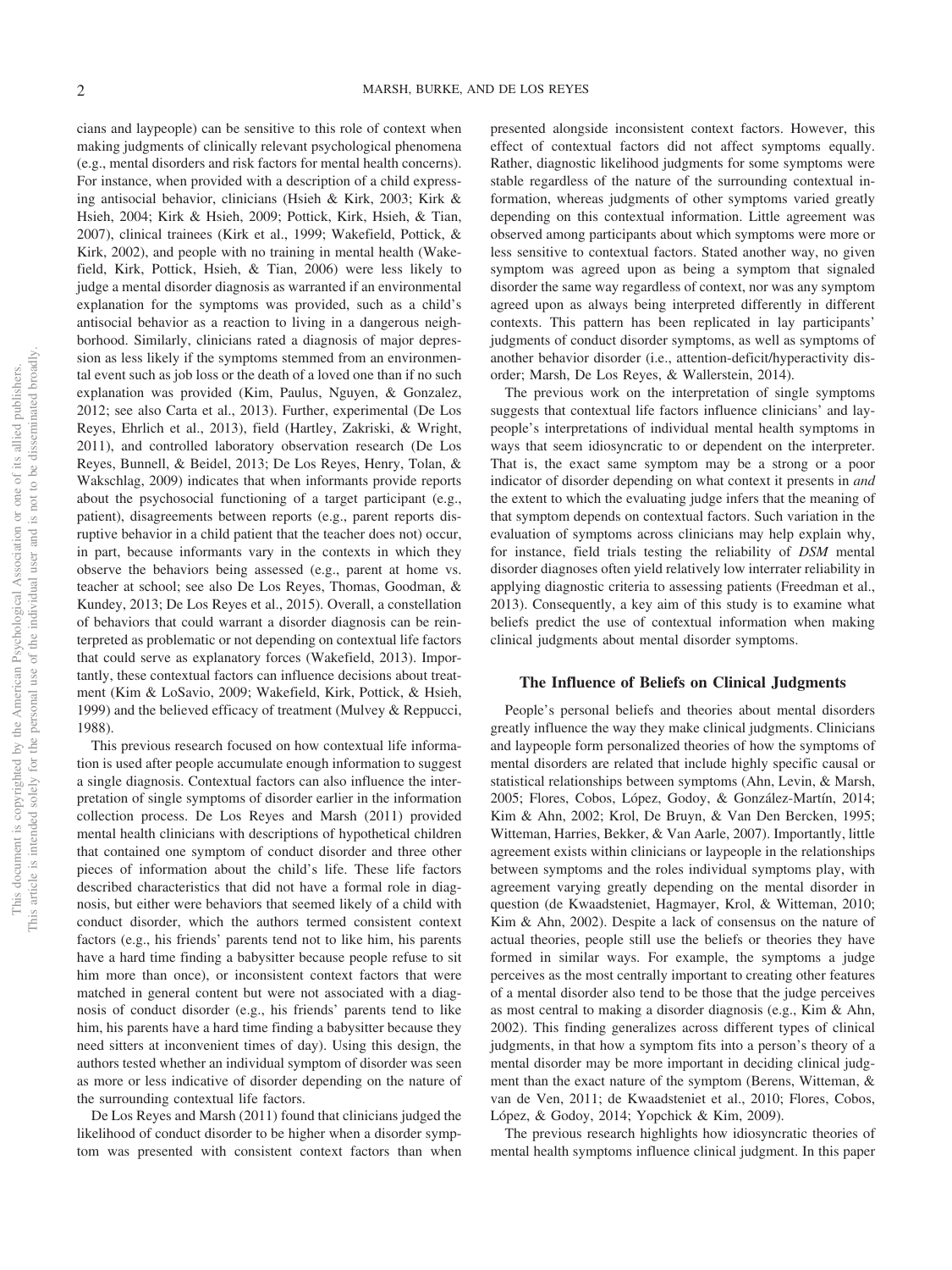we test the possibility that people's personalized beliefs about individual symptoms of mental disorder predict how those symptoms are influenced by context. Specifically, we propose that the lack of agreement in the extent to which judges use contextual information to form their impressions of individual symptoms (De Los Reyes & Marsh, 2011; Marsh et al., 2014) is influenced by a lack of agreement among participants in their beliefs about those symptoms and their relation to the disorder diagnosis. Furthermore, we predict that symptoms that are perceived to play a similar role in a disorder should be similarly influenced by context.

There are many possible beliefs that could predict the use of contextual information in interpreting individual symptoms of mental disorder. First, research has impressed upon clinicians the importance of making clinical judgments based on statistical measures or probabilities (Dawes, Faust, & Meehl, 1989; Youngstrom, 2013). A clinician, in thinking about how to interpret a single symptom of disorder, may therefore reflect on the symptom's statistical properties within the disorder category. One way a clinician could do this would be to think about how often a given symptom has appeared across all of the cases of a particular disorder she has observed. This estimation of how common a symptom is in a disorder is what we will refer to as an estimation of a symptom's *prevalence*. Thinking about the prevalence of symptoms may help identify a common sign of disorder. Alternatively, clinicians may reflect on all of the cases they have seen with a given symptom and then estimate how many of those cases possessed a certain disorder. This estimation of the likelihood of a disorder given a specific symptom is a measure of the *diagnosticity* of a symptom. Thinking about diagnosticity of a symptom may help identify what behaviors differentiate disordered from normative behavior. The measures of prevalence and diagnosticity map on to the measures of category validity and cue validity, respectively, used in the categorization literature (Ahn et al., 2005; Corter & Gluck, 1992; Sloman, Love, & Ahn, 1998). Our conceptions of prevalence and diagnosticity bear resemblance to concepts in the diagnostic testing literature as well. How common a symptom is in a disorder (i.e., prevalence) can be thought of as relating to the concept of sensitivity, or the proportion of diagnoses that are correctly identified by a test. Likewise, the likelihood of a disorder given a symptom (i.e., diagnosticity) could be likened to the concept of specificity, or the ability of a test to identify people who do not have a diagnosis (see Altman & Bland, 1994). In these comparisons the test can be thought of as the presence of a given symptom. Clinicians' impressions of prevalence and diagnosticity can be predictive of how central a symptom is to a disorder representation (Ahn et al., 2005). As such, it is possible that clinicians' perceptions of these statistical properties will predict symptoms imperviousness to contextual factors. A key element to note here is that we are specifically interested in clinicians' perceptions of these statistical properties. We do not predict nor is it important to our exploration that clinicians' estimates of these properties are accurate as established through epidemiological studies of mental disorder. Rather, we are interested in whether the beliefs clinicians hold about the prevalence or diagnosticity of symptoms, regardless of their accuracy, are predictive of the use of context.

Symptoms that are seen as extremely prevalent or as extremely diagnostic may be impervious to context. That is, a symptom could be so omnipresent in a disorder or such a clear sign of disordered behavior, that no matter what context it appears in it is taken as an indicator of the specific disorder. In such a case, we would predict that disorder likelihood ratings would be high for symptoms rated as high in prevalence or diagnosticity in any context. A linear relationship between prevalence or diagnosticity and imperviousness to context may exist, such that as a symptom is seen as less and less prevalent or diagnostic it is likewise seen as more influenced by context. However, symptoms perceived as very low in prevalence or as possessed by a small percentage of people with the disorder in question may be seen as lacking utility when making a diagnosis. In this way, such symptoms would also be interpreted the same regardless of contextual life factors because they never seem indicative of a diagnosis. This suggests that prevalence and diagnosticity could influence judgments in a curvilinear way, with symptoms interpreted as existing in this sweet spot of moderate prevalence or moderate diagnosticity being more influenced by contextual information than those either high or low in prevalence or diagnosticity. Discovering whether linear or curvilinear relationships best describe how beliefs predict the use of context therefore has important implications for understanding which symptoms—those low on our measures of interest and tangentially related to diagnosis or those symptoms falling in the moderate range of our measures—are most likely to be interpreted differently depending on context.

Clinicians have been encouraged to incorporate statistical measures into their assessments because of the natural tendency clinicians have to trust their own intuitions (Davidsen & Fosgerau, 2014; Dawes et al., 1989; for a review, see Lilienfeld, Ritschel, Lynn, Cautin, & Latzman, 2014). In thinking about how clinicians' personal theories may interact with contextual factors, these more intuitive, qualitative beliefs may predict how a given symptom is interpreted. For example, another way of thinking about how a given symptom differentiates problematic from nonproblematic behavior is to think about how odd it would be for the average person to display that symptom. We refer to this as the general *abnormality* of a given behavior. Previous research has shown that abnormality judgments are tightly linked to clinicians' diagnostic judgments (Kim et al., 2012) but can help clinicians express psychopathology judgments outside the constraints of the *DSM* (Kim, Paulus, Gonzalez, & Khalife, 2012; Kirk & Hsieh, 2009). As such, abnormality may be a strong indicator of whether a behavior should always or never be indicative of a mental disorder. Even more generally, clinicians may be influenced by a more general sense of how *important* they think a symptom is to their process of diagnosis. If a symptom's presence is perceived as critical for diagnosis, the symptom may be perceived as indicative of diagnosis regardless of context. This idea of diagnostic importance captures an intuitive sense clinicians may have of symptoms they preferentially look for in diagnosis. Importantly, the sense of importance of a symptom in a clinician's view of a disorder may be decided by other beliefs held by the clinician (e.g., for a clinician the most important symptoms may be the most abnormal ones or the most diagnostic ones) or may be its own construct of just an intuitive sense of the importance of that symptom. In this sense, the idea of importance here is taken as a general intuition about how critical a symptom is to diagnosis (for a qualitative description of this intuitive judgment see Davidsen & Fosgerau, 2014).

As with the two discussed statistical measures, these more qualitative measures may hold a linear relationship with the use of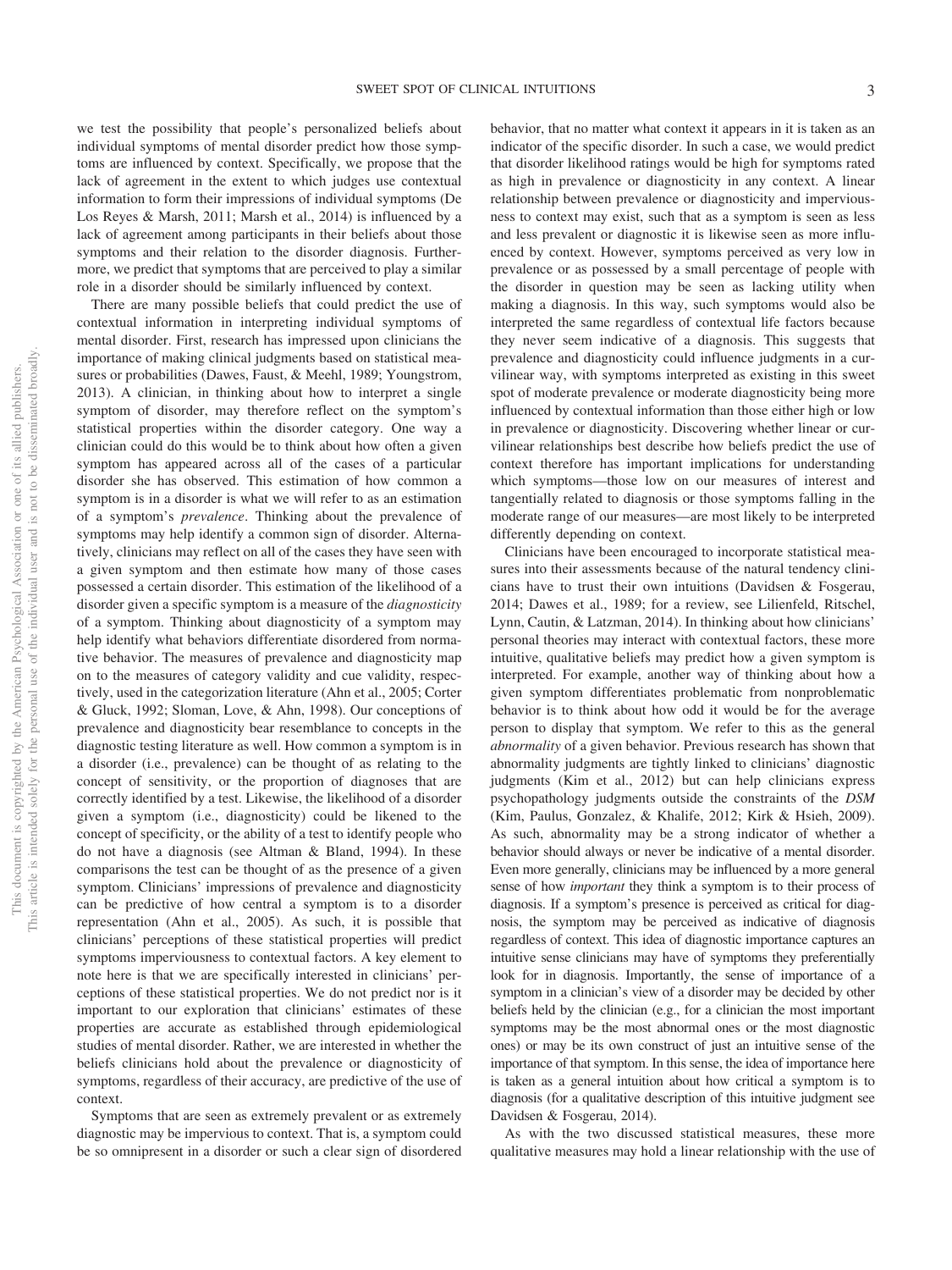context. Symptoms may become less and less influenced by context the more abnormal and important they are perceived to be. Alternatively, symptoms that are seen as very normal or very unimportant to diagnosis may also be impervious to context because they do not increase the likelihood of disorder judgments in any context. In this case, a curvilinear relationship may exist between these measures and the influence of context, with symptoms viewed as moderately abnormal or important showing greater dependence on context than those viewed as either low or high in abnormality or importance.

We have emphasized that professional mental health clinicians' idiosyncratic beliefs about mental disorders may ultimately predict how they make clinical decisions, regardless of the clinical accuracy of those beliefs (e.g., prevalence estimates for a given symptom). Laypeople are likewise influenced by their own idiosyncratic beliefs in assessing symptoms of mental disorder (e.g., Kim & Ahn, 2002; Marsh & Ahn, 2012). However, due to the fact that experience within a domain changes the way that information about categories in that domain is structured (Chi, Feltovich & Glaser, 1981; Murphy & Wright, 1984; Rottman, Gentner, & Goldwater, 2012; Shafto & Coley, 2003; Tanaka & Taylor, 1991; see Marsh & Ahn, 2012, for a discussion of expertise effects in mental health), we would expect that clinicians possess different theories about the roles of the symptoms of those disorders than laypeople do. As such, we would not necessarily expect laypeople to be influenced by the same types of beliefs or in the same ways by the same beliefs as clinicians. Specific to our measures, laypeople may not have experience with a large set of people with a given mental disorder that would help form impressions of the prevalence of symptoms in different disorders. Consequently, they may not consider symptom prevalence in making diagnostic likelihood judgments. Similarly, laypeople do not engage in formal diagnosis, so they may have no basis for determining what is a more or less important symptom for a diagnosis, keeping it from being a meaningful predictor of the influence of contextual factors. However, laypeople are charged with doing a much more informal version of diagnosis such as assessing whether their loved ones or themselves are experiencing distress that warrants seeking the help of a mental health professional (for a review, see De Los Reyes et al., 2015). As such, they may be sensitive to what they believe is abnormal behavior. Likewise, they may be sensitive to thinking about a single odd behavior and what the likelihood is that someone engaging in that behavior is experiencing a mental disorder (i.e., the diagnosticity of a symptom). If these measures are more intuitive to laypeople, then they may be more predictive of the use of context. In this paper we explore this issue by including a sample of laypeople and assessing what beliefs underlie their use of contextual information in making a diagnostic judgment. This is an important issue to address because laypeople comprise key stakeholders in determining whether their own behavior or that of significant others (e.g., children, spouses, or coworkers) warrants mental health care (e.g., they are the point of initial contact between a person needing care and a mental health professional; see Marsh et al., 2014).

Because we are providing a first exploration of what factors may predict the use of contextual life information, we begin with this small set of four factors that represent a variety of different ways of thinking about symptoms. In the following experiment, we tested whether the perceived prevalence, diagnosticity, abnormality, or importance to diagnosis of mental disorder symptoms predicts the extent to which judges are influenced by contextual life information in making clinical ratings of those symptoms. To do this we adopt the methodology of De Los Reyes and Marsh (2011) and Marsh et al. (2014) and test symptoms within conduct disorder. We predict the influence of context will follow a curvilinear relationship as a function of our measures of interest, with symptoms that are seen as the most and least possessing of a given construct (i.e., prevalence, diagnosticity, abnormality, or importance) lending the same information to diagnosis regardless of context. We additionally tested a group of lay participants to ascertain what beliefs predicted their interpretation of contextual factors. Overall, we provide a first exploration of whether the idiosyncratic beliefs people hold about individual mental health symptoms predict the extent to which they believe the diagnostic value of those symptoms for a given mental disorder is static or contextually dependent and whether the nature of those effects varies across experience groups.

### **Method**

#### **Participants**

We analyzed data from 89 participants. Forty-five participants were mental health clinicians previously collected and examined in De Los Reyes and Marsh (2011; see paper for demographic and clinical experience of these participants). The remaining 44 participants were undergraduate students at a northeastern private university newly collected for the purposes of this paper and not published elsewhere. An additional undergraduate participated but did not provide a full data set and was dropped from analyses. All undergraduates were recruited out of an introductory psychology course and received partial course credit for completing the experiment. Of the undergraduate participants willing to provide demographic information, the participants primarily identified as female (79%), White (78%), and non-Hispanic (95%). The average age of the undergraduate participants was 18.8 years of age.

### **Materials**

We used the vignettes constructed and extensively pretested for De Los Reyes and Marsh (2011) as our materials. Each vignette presented four characteristics possessed by a hypothetical youth. The first three characteristics described contextual life factors, with one element each related to the child's family, school interactions, and peer relationships. The life factors had been constructed through several rounds of pretesting in previous work to either represent the type of factors expected in a child with conduct disorder (consistent context) or to represent factors not associated with conduct disorder (inconsistent context). Table 1 gives examples of life factors representing consistent and inconsistent contexts. Importantly, through pretesting of these materials, life factors that could reasonably be perceived as a mental disorder symptom were excluded, and thus final vignette materials included only those life factors that no pretest participants identified as symptoms of any mental health concerns. Further information about the creation of the materials can be found in De Los Reyes and Marsh (2011). After the three life factors, a fourth characteristic was listed that was a symptom of conduct disorder (see Table 2).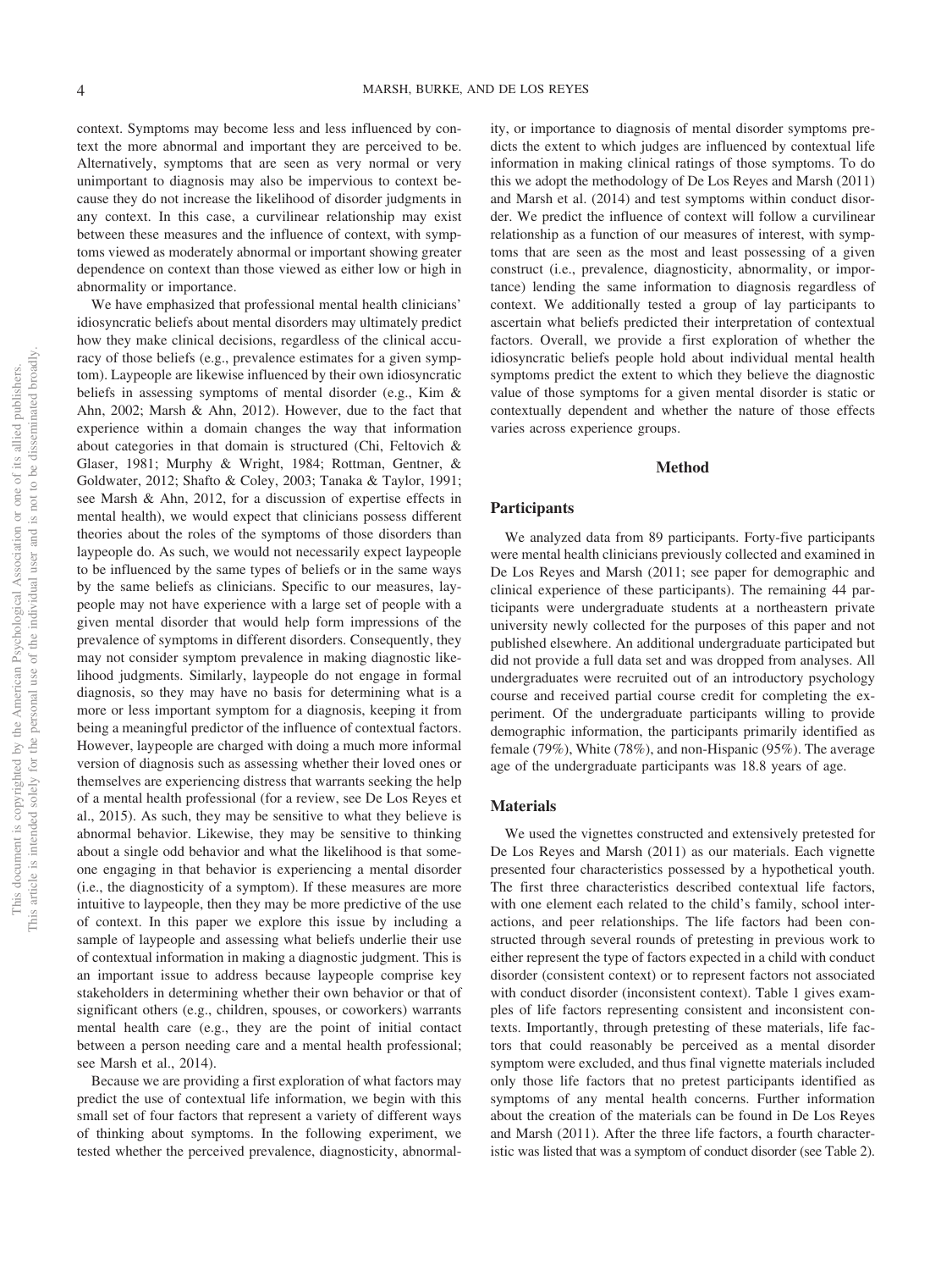| Table 1                             |  |  |
|-------------------------------------|--|--|
| <b>Example Context Descriptions</b> |  |  |

| Consistent context                                      | Inconsistent context                                          |
|---------------------------------------------------------|---------------------------------------------------------------|
| His father recently lost his job after getting into an  | His father recently lost his job after his company eliminated |
| argument with his boss.                                 | some employment positions due to budget cuts.                 |
| One of his best friends moved back to his school after  | One of his best friends moved back to his school after        |
| serving a 1-year sentence in juvenile hall.             | spending a year in the hospital undergoing chemotherapy.      |
| When he is not studying, he spends time on the computer | When he is not studying, he spends time on the computer       |
| chatting with older strangers that he has met in person | chatting with friends he knows from other schools that        |
| without his parents knowing.                            | his parents have met before.                                  |
|                                                         |                                                               |

*Note*. Taken from Marsh, De Los Reyes, and Wallerstein (2014).

The four characteristics were presented as a bulleted list to highlight to participants that each characteristic was a separate fact about the child. Overall, each vignette presented three facts that either would be expected of a child with conduct disorder or not, and then one symptom of conduct disorder.

#### **Procedure**

The procedure was the same as found in De Los Reyes and Marsh (2011) and Marsh et al. (2014). Participants began the experiment by reading a description of the vignette-rating task they would complete. Participants were told they would read information about hypothetical children attending the same middle school that was collected by brief interviews with a guidance counselor. All of the information was described as currently happening or happening within the last six months. To establish that there was some cause for concern for these children, participants were told all of the described youths were selected for assessment because they were failing at least one class (i.e., a sign of possible impairment stemming from mental health concerns). Participants were told that for each child they read about they would make the following rating: "How likely would a youth with the given life factors be found to have conduct disorder if a full clinical evalu-

Table 2

*Fifteen Diagnostic Symptoms of Conduct Disorder*

| Diagnostic symptom                                                                                    |
|-------------------------------------------------------------------------------------------------------|
| Often bullies threatens or intimidates others                                                         |
| Often initiates physical fights                                                                       |
| Has used a weapon that can cause serious physical harm to others                                      |
| Has been physically cruel to people                                                                   |
| Has been physically cruel to animals                                                                  |
| Has stolen while confronting a victim                                                                 |
| Has forced someone into sexual activity                                                               |
| Has deliberately engaged in fire setting with the intention of causing<br>serious damage              |
| Has deliberately destroyed others property (other than fire setting)                                  |
| Has broken into someone else's house building or car                                                  |
| Often lies to obtain goods or favors or to avoid obligations                                          |
| Has stolen items of nontrivial value without confronting a victim                                     |
| Often stays out at night against his parents' wishes and has been doing<br>so since elementary school |
| Has run away from home overnight multiple times                                                       |
| Is often truant from school and has been doing so since elementary<br>school                          |

|  | Note. |  |  |  |  |  |  |  | Taken from Marsh, De Los Reyes, and Wallerstein (2014). |  |  |
|--|-------|--|--|--|--|--|--|--|---------------------------------------------------------|--|--|
|--|-------|--|--|--|--|--|--|--|---------------------------------------------------------|--|--|

ation was given," using a scale ofa0(*not very likely*) to 100 (*very likely*). Finally, participants were told to give their best estimates without worrying about statistical accuracy; that some, all, or none of the children they read about may meet diagnostic criteria for conduct disorder; and that they should feel free to use the entire 0-to-100 scale. All of this introductory information was the same for clinicians and lay participants. Lay participants in addition read information that familiarized them with the diagnostic criteria for conduct disorder: a description of the type of problems that children with conduct disorder experience, a list of the 15 diagnostic symptoms of conduct disorder seen in Table 2, and that three symptoms were needed to make a diagnosis of conduct disorder.

After the introductory information, participants read and made diagnostic likelihood judgments for 30 individual vignettes. The goal of this rating task was to have participants rate a vignette presenting each of the 15 conduct disorder symptoms once in a consistent framing and once in an inconsistent framing, allowing us to compare ratings for the same symptom across the two contexts. To do this, the presentation of vignettes was split into two blocks. In one block, participants rated eight vignettes presenting a consistent context and seven vignettes presenting an inconsistent context, with each vignette presenting a different conduct disorder symptom from Table 2. The other block again presented each of the 15 conduct disorder symptoms in different vignettes, with seven vignettes presenting a consistent context and eight presenting an inconsistent context. Across the two blocks, each diagnostic symptom of conduct disorder was presented once in a consistent context and once in an inconsistent context. Thus, each participant rated all of the symptoms of conduct disorder either in the consistent or inconsistent framing, and then rated the symptoms again in the context they had not been presented in previously. For each participant, the order of vignettes within a block and the order of blocks were randomized.

After the vignette phase, participants made a series of ratings about the conduct disorder symptoms alone, without any contextual information being present. Participants judged the likelihood a youth displaying each conduct disorder symptom alone would receive a diagnosis of conduct disorder if a full evaluation were given. These are the exact same judgments as for the previous vignettes and thus provide baseline diagnostic likelihood ratings for each symptom outside of the influence of any contextual factors. Participants also made judgments for each symptom of its prevalence (i.e., "what percentage of youths diagnosed with conduct disorder possess that feature"), diagnosticity (i.e., "what percentage of youths who display that feature do you think would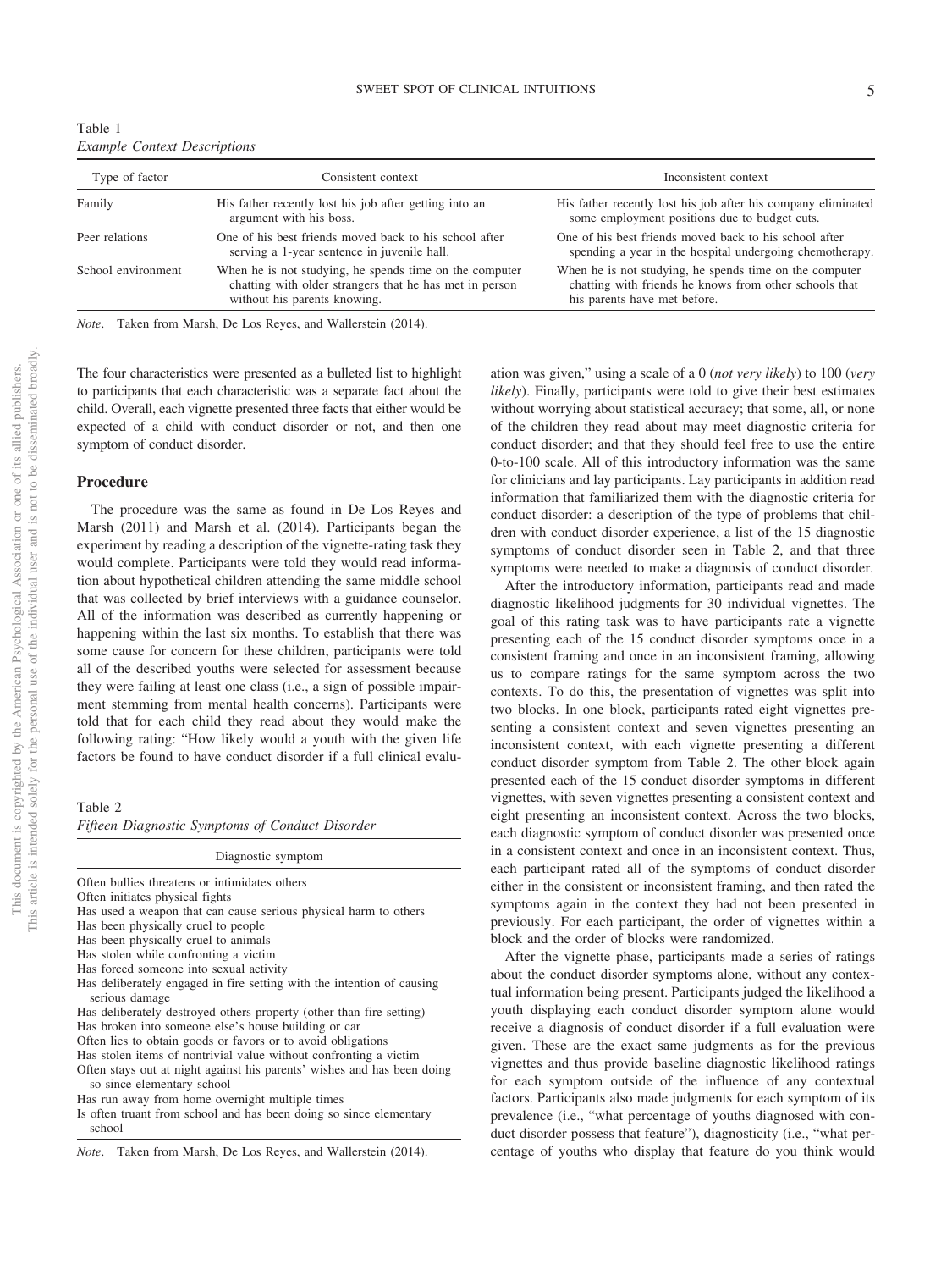meet the criteria for having a diagnosis of conduct disorder"), abnormality (i.e., "rate how *abnormal* you believe it is for the average, normal youth to possess each feature"), and importance to diagnosis (i.e., "rate how *important* you believe the feature to be in diagnosing a youth with conduct disorder. By "important" we mean how critical is it for the feature to be present in a youth's behavior in order for a mental health clinician to feel justified in diagnosing the youth with conduct disorder"). All of these ratings were made on 0-to-100 scales with higher ratings indicating higher likelihood, percentages, abnormality, and importance. The completion order of the five symptom judgments was randomized for each participant.

Finally, participants ended the experiment by providing demographic information (e.g., age, gender, ethnicity/race). Clinicians additionally provided professional information (e.g., clinical orientation and years of clinical experience). All elements of the experiment were self-paced with the experiment designed to be completed in approximately 30 min at a comfortable pace. The experiment was presented through a computerized program built using the Qualtrics Research Suite. Clinicians completed the experiment online on a computer of their own choosing. Lay participants completed the experiment on a computer in the first author's laboratory.

### **Data-Analytic Plan**

The primary goal of the present analyses was to identify how the influence of contextual information on diagnosis likelihood depends on judgments of the prevalence, diagnosticity, abnormality, and importance of a given symptom. The outcome variable in the analyses was the difference between participants' diagnostic likelihood ratings when the symptom is accompanied by consistent contextual information and when the symptom is accompanied by inconsistent contextual information (referred to as the context effect score). This represents the same difference score used as the main variable of interest in De Los Reyes and Marsh (2011) and Marsh et al.  $(2014)$ .<sup>1</sup> As suggested earlier, the analyses considered both linear and quadratic associations between judgments of the variables of prevalence, diagnosticity, abnormality, and importance.

Because each participant made ratings for 15 symptoms, we used linear multilevel (or mixed) model analyses (Raudenbush & Bryk, 2002) to test these questions. Multilevel models can test the associations between both quantitative and categorical predictors and quantitative outcomes, while accounting for the inherent dependence of the repeated measurements. One way they do so is by allowing for person-level "random effects" or individual differences in the process of interest. This approach can also simultaneously model stimulus-level effects, which are important for obtaining results that are both unbiased and generalizable (Judd, Westfall, & Kenny, 2012).

In the primary analysis, prevalence, diagnosticity, abnormality, and importance were entered as both linear and quadratic predictors of context effect scores.<sup>2</sup> To reduce the bias associated with using difference scores as outcome variables, we included the average of the consistent and inconsistent ratings of the symptom as a covariate (see Seidman & Burke, 2015, for more information on this approach). This average rating and each of the four evaluations were centered at their grand mean before being entered as predictors. We included random intercepts at both the person and symptom levels; none of the random slopes was significant, so they were not included in the final models. We assumed a compound symmetry residual covariance structure, which assumes equal residual covariances for each pair of symptoms.

Because clinician and lay theories of mental disorders may vary qualitatively as discussed previously, we chose to analyze the two samples separately. Although this approach may overemphasize group differences (e.g., just because an effect is significant for one group and not significant for the other does not imply that the difference between the two groups is significant), we believe it makes the most sense to analyze these samples separately to see what beliefs influence context effects in each population. In the Appendix, we present analyses done on all participants simultaneously that explicitly tested for differences between the two groups.

#### **Results**

#### **Between-Participant Agreement**

We began by examining agreement between participants on the context effect scores and ratings of our belief measures for the different symptoms. We used Kendall's coefficient of concordance (i.e., Kendall's *W*) as an indicator of agreement. De Los Reyes and Marsh (2011) had previously reported very low levels of agreement on context effect scores for this sample of clinicians. That is, participants were highly variable in how the presence of consistent versus inconsistent contextual life factors influenced their diagnostic likelihood judgments across symptoms. In these analyses, we expand this finding by presenting agreement analyses for our predictors of interest and for all study variables in the laypeople sample. Table 3 contains these coefficients for the context effect score, baseline diagnostic likelihood (in the absence of contextual information), importance, abnormality, prevalence, and diagnosticity. As seen previously in clinicians, laypeople showed very low agreement on context effect scores across symptoms. The other study variables showed somewhat more concordance across participants, with clinicians generally showing higher agreement than laypeople. However, even the highest of these scores only represents a modest degree of agreement—if interpreted as a correlation, a value of 0.45 would be considered a "medium" effect.

While participants did not agree on how to treat individual symptoms, they may have agreed on how the different variables

<sup>&</sup>lt;sup>1</sup> There are a number of ways to approach the analysis of data such as these, including a regressed change approach (in which ratings for consistent contexts are regressed on the linear and quadratic versions of prevalence, diagnosticity, abnormality, and importance variable, adjusting for ratings in inconsistent contexts) and a multivariate approach (in which context type is entered as a within-subject predictor and allowed to interact with the linear and quadratic versions of prevalence, diagnosticity, abnormality, and importance variable). We present the difference score version both for consistency with previous research (e.g., De Los Reyes & Marsh, 2011) and because it most directly assesses the relationship of interest namely, how beliefs about symptoms predict the extent to which the individual takes contextual information into account when evaluating the

 $s<sup>2</sup>$  De Los Reyes and Marsh (2011) did test for simple bivariate correlations between the measured factors and context effect scores. No such correlations were significant. This finding could have been obtained because of the failure of that statistical approach to account for random effects or because of a curvilinear relationship in the data.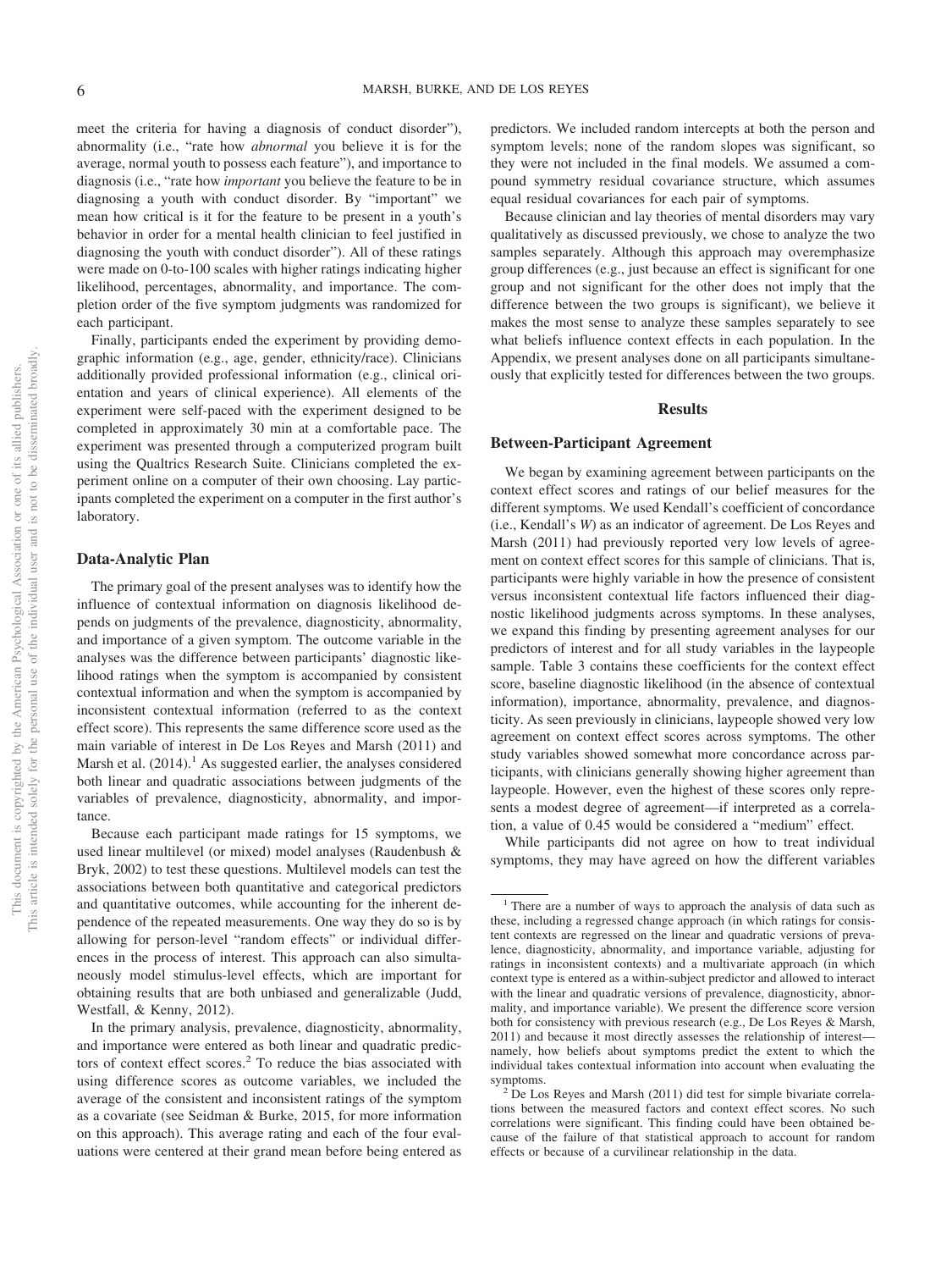| Table 3 |                                                            |  |
|---------|------------------------------------------------------------|--|
|         | Kendall's Coefficient of Concordance for Each of the Study |  |
|         | Variables Across Symptoms                                  |  |

|                 | Clinicians | Laypeople |
|-----------------|------------|-----------|
| Context score   | 0.03       | 0.03      |
| Baseline rating | $0.34*$    | $0.21*$   |
| Prevalence      | $0.40*$    | $0.16*$   |
| Diagnosticity   | $0.07*$    | $0.11*$   |
| Abnormality     | $0.45*$    | $0.30*$   |
| Importance      | $0.23*$    | $0.35*$   |

*Note.* Context score agreement for clinicians was originally calculated and reported in De Los Reyes and Marsh (2011). The value reported here is based on our new analysis of that previous data set but represents the same value as originally reported.

 $p < .05$ .

related to each other. To test this, we tested between-participants agreement of the relationships between variables. With 15 ratings per participant, we computed the correlations between each of the study variables for each participant. The distribution of each correlation can be represented using a boxplot, as we have in Figure 1. These boxplots give a sense of the range of correlations seen between each pair of study variables. The boxplots indicate that, while some of the study correlations had a general tendency toward a positive or negative association, others had average correlations close to zero. Symptoms rated high in prevalence tended to be rated low in abnormality (as well as importance, among laypeople); those high in diagnosticity were generally seen as high in abnormality and importance; and symptoms high in abnormality were also rated high in importance. However, many of these correlations spanned much of the possible range of values (e.g., the range of correlations between importance and diagnosticity was  $-.69$  to  $.94$  for clinicians and  $-.65$  to  $.97$  for laypeople), and none represented an unequivocally positive or negative association. Thus, this analysis reinforces the conclusion of the concordance analysis above that both clinicians and laypeople have idiosyncratic ways of representing these basic features of the symptoms.

#### **Influence of Context**

Moving on to the influence of context, we first tested whether the basic context effect of De Los Reyes and Marsh (2011) and Marsh et al. (2014) replicated in our newly collected laypeople sample. We used a mixed model to analyze these data. Symptoms paired with inconsistent contextual information  $(M = 31.4)$  were rated as significantly less likely to result in diagnosis than symptoms paired with consistent contextual information  $(M = 59.7)$ ,  $t(86) = 11.24$ ,  $p < .001$ , replicating the basic context effect found in the clinician sample as reported in the previous paper. Compared to the baseline ratings ( $M = 55.5$ ), the inconsistent context resulted in significantly lower diagnostic likelihood ratings,  $t(86) = 9.60, p < .001$ . As with Marsh and colleagues (2014),

| (a) Clinicians | <b>Context Effect</b> | Prevalence |  | Diagnosticity |  | Abnormality |
|----------------|-----------------------|------------|--|---------------|--|-------------|
| Prevalence     |                       |            |  |               |  |             |
| Diagnosticity  |                       |            |  |               |  |             |
| Abnormality    |                       |            |  |               |  |             |
| Importance     |                       |            |  |               |  |             |

| (b) Laypeople | <b>Context Effect</b> | Prevalence               | Diagnosticity | Abnormality |
|---------------|-----------------------|--------------------------|---------------|-------------|
| Prevalence    |                       |                          |               |             |
| Diagnosticity |                       |                          |               |             |
| Abnormality   |                       | $\overline{\phantom{0}}$ |               |             |
| Importance    |                       |                          |               |             |

*Figure 1.* Boxplots of the within-participant correlations between context effect scores (congruent–incongruent diagnostic likelihood ratings) and participants' ratings of symptom prevalence, diagnosticity, abnormality, and importance for (a) clinicians and (b) laypeople. Each cell represents the range  $r = -1$  to  $r = +1$ , with the dashed vertical line representing  $r = 0$ . For clarity of presentation, whiskers extend to the 5th and 95th percentiles of each distribution with outliers not depicted.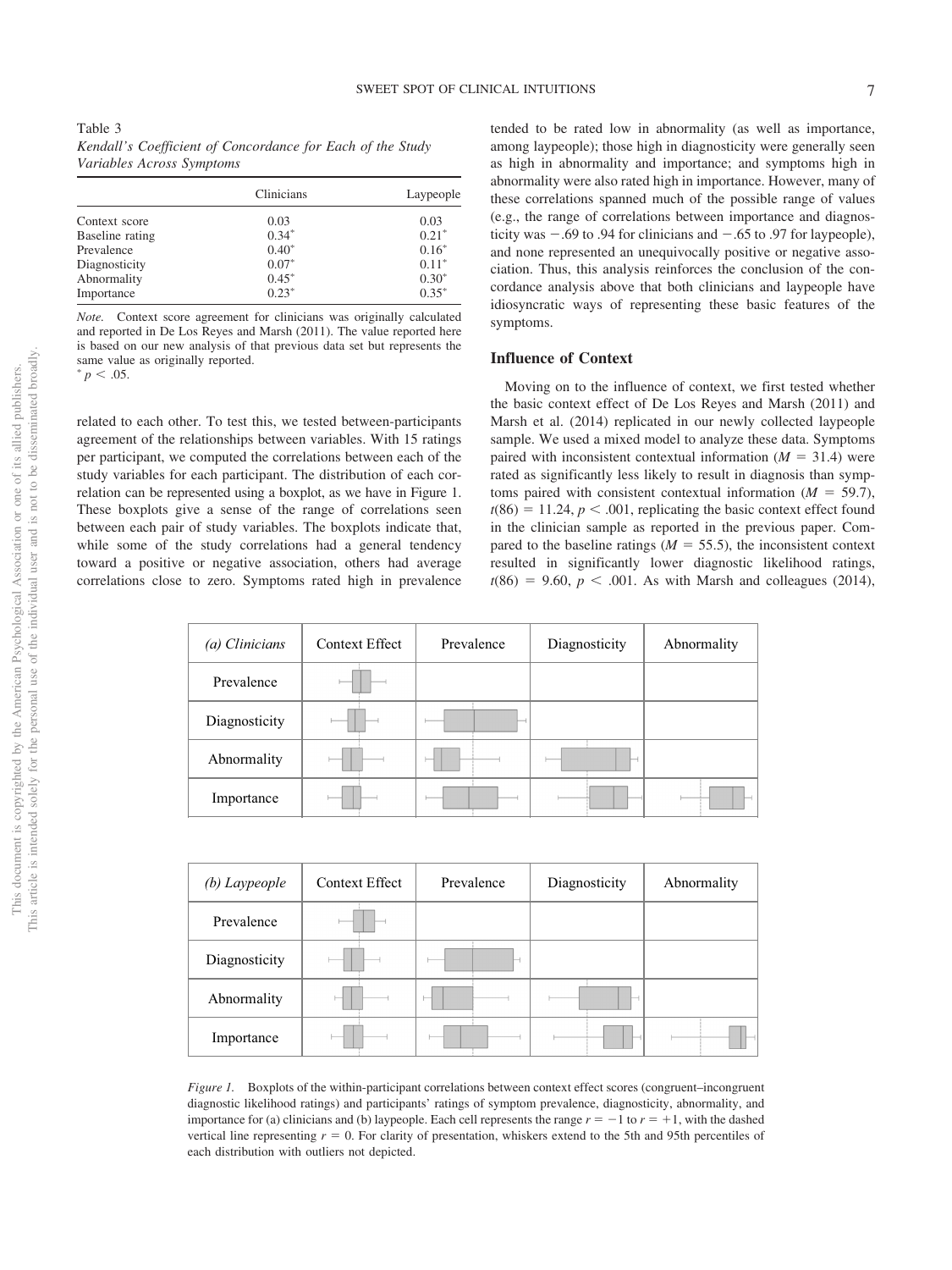symptoms paired with consistent contextual information were rated slightly higher than those without contextual information, however the difference did not reach significance in this sample,  $t(86) = 1.65$ ,  $p = .103$ .<sup>3</sup> The pattern of results remained when adjusting for ratings of prevalence, diagnosticity, abnormality, and importance. Thus, the data from the current study replicate the basic results of the previous two studies in this line of research.

#### **Primary Analyses**

We now turn to the primary analyses, which examine linear and curvilinear relationships between ratings of symptom prevalence, diagnosticity, abnormality, and importance and the effects of consistent versus inconsistent contextual information on diagnostic likelihood according to the analytic plan outlined above. Table 4 summarizes the linear and quadratic regression estimates for our variables of interest. Starting with the statistical indicators (prevalence and diagnosticity), for symptom prevalence neither the linear nor quadratic terms reached significance when examining clinicians ( $ts < 0.35$ ,  $ps > .730$ ) – prevalence was unrelated to the magnitude of context effects. Lay participants did show a marginal linear effect of prevalence,  $t(593) = 1.93$ ,  $p = .054$ , such that higher prevalence ratings were associated with somewhat stronger context effects. The quadratic term remained nonsignificant in the lay sample,  $t(593) = 1.05$ ,  $p = .232$ . See Figure 2 for a graphical representation of these patterns.

Symptom diagnosticity, in contrast, showed the hypothesized curvilinear relationship with the influence of context (see Figure 2). For the clinicians, the linear component was nonsignificant,  $t(607) = 0.34$ ,  $p = .739$ , and the quadratic term was marginal,  $t(607) = 1.66$ ,  $p = .096$ . We reran the analysis removing the nonsignificant quadratic terms for other variables, and when we did so this quadratic term became significant,  $t(603) = 2.10$ ,  $p =$ .036. For the laypeople, there was a marginal linear component,  $t(593) = 1.79$ ,  $p = .074$ , and a significant quadratic component,  $t(593) = 2.09$ ,  $p = .037$ , indicating that symptoms very high or very low in diagnosticity were less susceptible to context effects than those symptoms moderate in diagnosticity.

Turning to the more intuitive indicators (abnormality and importance variables), clinicians showed a significant linear associ-

Table 4 *Linear and Quadratic Regression Estimates Predicting Context Effect Scores*

|                           | Clinicians            | Laypeople |
|---------------------------|-----------------------|-----------|
| Intercept                 | 29.58*                | 28.68*    |
| Average rating            | $0.33*$               | 0.09      |
| Prevalence (linear)       | 0.00                  | 0.10      |
| Prevalence (quadratic)    | $-0.002$              | $-0.002$  |
| Diagnosticity (linear)    | $-0.01$               | $-0.09$   |
| Diagnosticity (quadratic) | $-0.002$ <sup>a</sup> | $-0.004*$ |
| Abnormality (linear)      | $-0.16^*$             | 0.10      |
| Abnormality (quadratic)   | 0.000                 | $-0.003*$ |
| Importance (linear)       | $-0.12*$              | 0.01      |
| Importance (quadratic)    | $-0.003*$             | 0.000     |

<sup>a</sup> As noted in the text, this effect becomes significant when the nonsignificant quadratic terms of prevalence and abnormality are removed from the analysis.  $p \leq .05$ .

ation between abnormality and the influence of context,  $t(607)$  = 3.58,  $p < .001$ , with no notable curvature,  $t(607) = 0.10$ ,  $p = .924$ . As seen in Figure 2, for clinicians, the influence of context diminished as symptom abnormality increased. In contrast, laypeople did not show a significant linear association,  $t(593) = 0.19$ ,  $p =$ .850, but they did exhibit a significant quadratic,  $t(593) = 2.10$ ,  $p = .036$ . Interestingly, this direction of this quadratic term suggests that, for laypeople, context effects were stronger for symptoms that are very high or very low in abnormality (see Figure 2).

Finally, for the importance variable, clinicians did show significant linear,  $t(607) = 2.75$ ,  $p = .006$ , and quadratic,  $t(607) = 2.08$ ,  $p = .038$ , components. As seen in Figure 2, the direction of these effects supports the expected pattern: Symptoms rated as either very high or very low in importance were less susceptible to the presence of consistent or inconsistent contextual information than those symptoms that were moderate in importance. For the laypeople, both terms failed to reach significance ( $t$ s  $\leq$  .24,  $p$ s  $>$ .817), indicating that the importance variable did not influence the magnitude of contextual effects.

#### **General Discussion**

The goal of this study was to examine factors that predict how individual symptoms of disorder are reinterpreted given the context they present in. We focused our attention on factors that should be relevant for diagnostic decisions—namely, judges' perceptions of the statistical properties of disorder symptoms (i.e., prevalence and diagnosticity), as well as two more qualitative impressions of disorder symptoms (i.e., importance and abnormality). In clinicians, we found that the statistical measure of diagnosticity and the qualitative measure of importance demonstrated a curvilinear relationship with context effects. In other words, a symptom seen as moderately important to diagnosis or moderately diagnostic of a specific disorder may be seen as a strong sign of disorder in a consistent context but as a weak sign of disorder in an inconsistent context. A symptom that was high or low on these measures of importance or diagnosticity would be seen as an equal sign of disorder regardless of the contextual life factors with which it presented. The other two measures did not show curvilinear relationships, with a linear relationship existing for abnormality ratings and no significant relationship for prevalence ratings.

Lay participants also showed a curvilinear relationship between diagnosticity ratings and context effects, with symptoms rated highest and lowest on diagnosticity being least influenced by context. However, lay participants' results did not resemble clinicians' judgments in other ways. There was no relationship between the importance variable and context for lay participants. The lay sample showed an inverted curvilinear pattern with respect to symptom abnormality (i.e., symptoms of moderate abnormality were less susceptible to context effects than those of low or high abnormality) and a positive linear effect of prevalence, such that more prevalent symptoms were more susceptible to context ef-

<sup>&</sup>lt;sup>3</sup> Given that previous data was not analyzed using multilevel modeling, we reanalyzed the clinician data of De Los Reyes and Marsh (2011) to determine if we replicated the previous results using this statistical technique. All findings replicated as in the original paper with this technique. See De Los Reyes and Marsh for further data presentation. Furthermore, the pattern of results stayed the same when adjusting for prevalence, diagnosticity, abnormality, and importance in the multilevel model.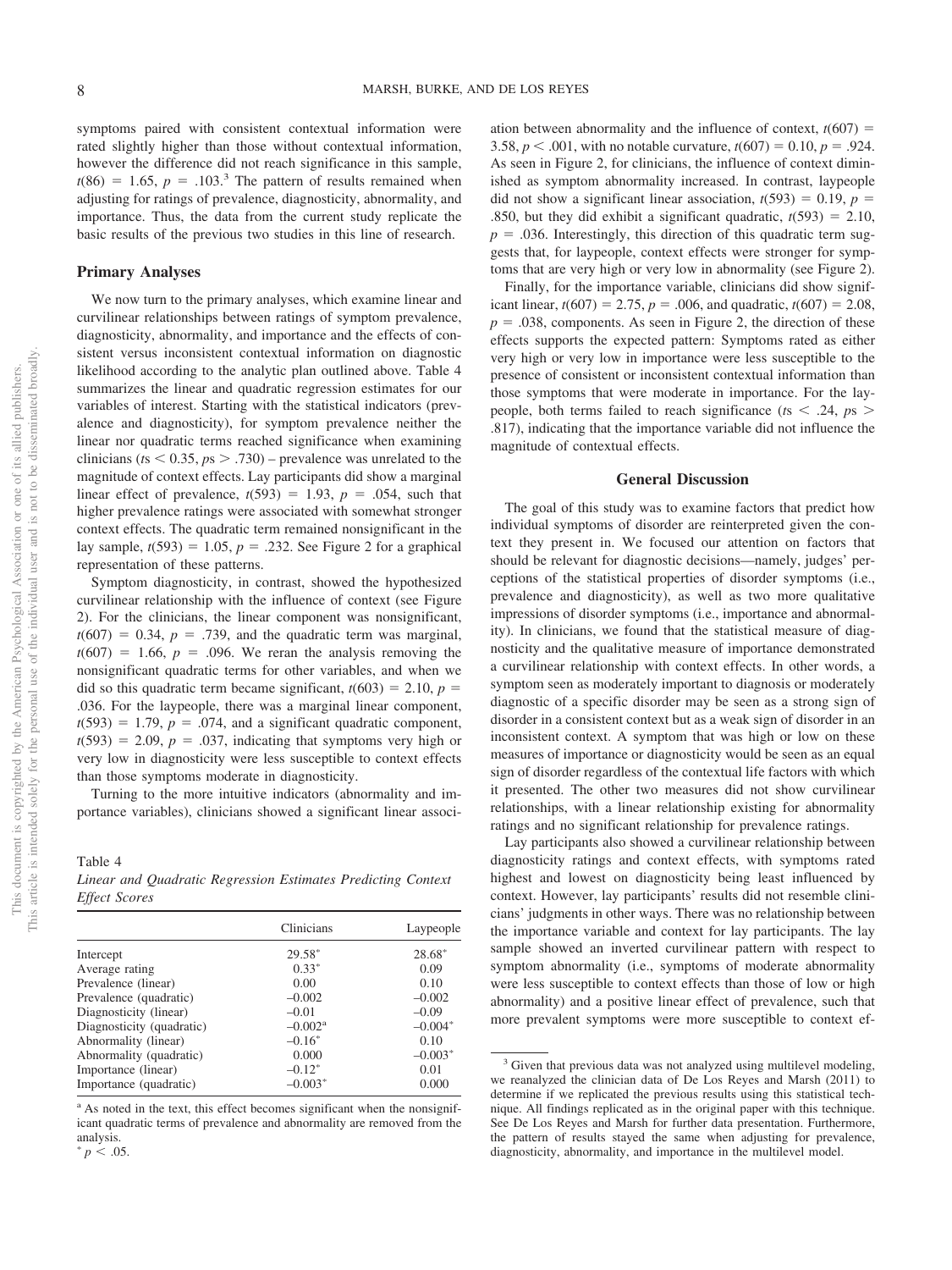

*Figure 2.* Influence of congruent versus incongruent contextual information on diagnostic likelihood judgments for clinicians and laypeople as a function of rated prevalence, diagnosticity, abnormality, and importance of the symptom for diagnosis.

fects. In short, the data of the lay participants indicate that what predicts laypeople's use of context for a given symptom differs in many respects from predictors of clinicians' use of context.

Our findings suggest that beliefs about disorder symptoms are predictive of how context will be used to interpret those symptoms. However, our agreement analyses suggest there is not consensus on these beliefs among clinicians or laypeople. There was moderate (but not necessarily good) agreement with respect to the variables of symptom importance, abnormality, and prevalence, but low agreement (even among clinicians) on symptom diagnosticity. Going beyond symptom-level agreement, we also found that the correlations among these factors (importance, abnormality, diagnosticity, prevalence, and context effects) varied widely across participants as well (see Figure 1). In general, the correlations spanned most of the possible range across participants suggesting, for instance, that symptoms that are seen as highly important by some participants are also seen as highly diagnostic, whereas for other participants highly important symptoms are seen as low in diagnosticity. The lack of agreement on these predictive variables

highlights how difficult it is to predict a priori how an assessor may see a specific symptom as indicative of disorder in a given context without knowing additional details of the assessor's own beliefs about the disorder symptoms in question.

More broadly, our results suggest a new obstacle to be overcome in improving reliability in clinical decision making. Previous research has documented that clinicians show low agreement in clinical decisions (Garb, 2005; Jensen-Doss, Osterberg, Hickey, & Crossley, 2013; Landis & Koch, 1977), and the level of this agreement depends on such factors as training background (Davidsen & Fosgerau, 2014) and the underlying reason behind the assessment (Large & Nielssen, 2008). We have suggested that this lack of agreement in diagnosis is also fueled by a lack of agreement on how context should be used to evaluate specific symptoms (De Los Reyes & Marsh, 2011; Marsh et al., 2014). The current findings suggest additional factors contributing to variance in clinical decision making. Specifically, lack of agreement in how context should be used to form clinical judgments about mental health symptoms may also stem from a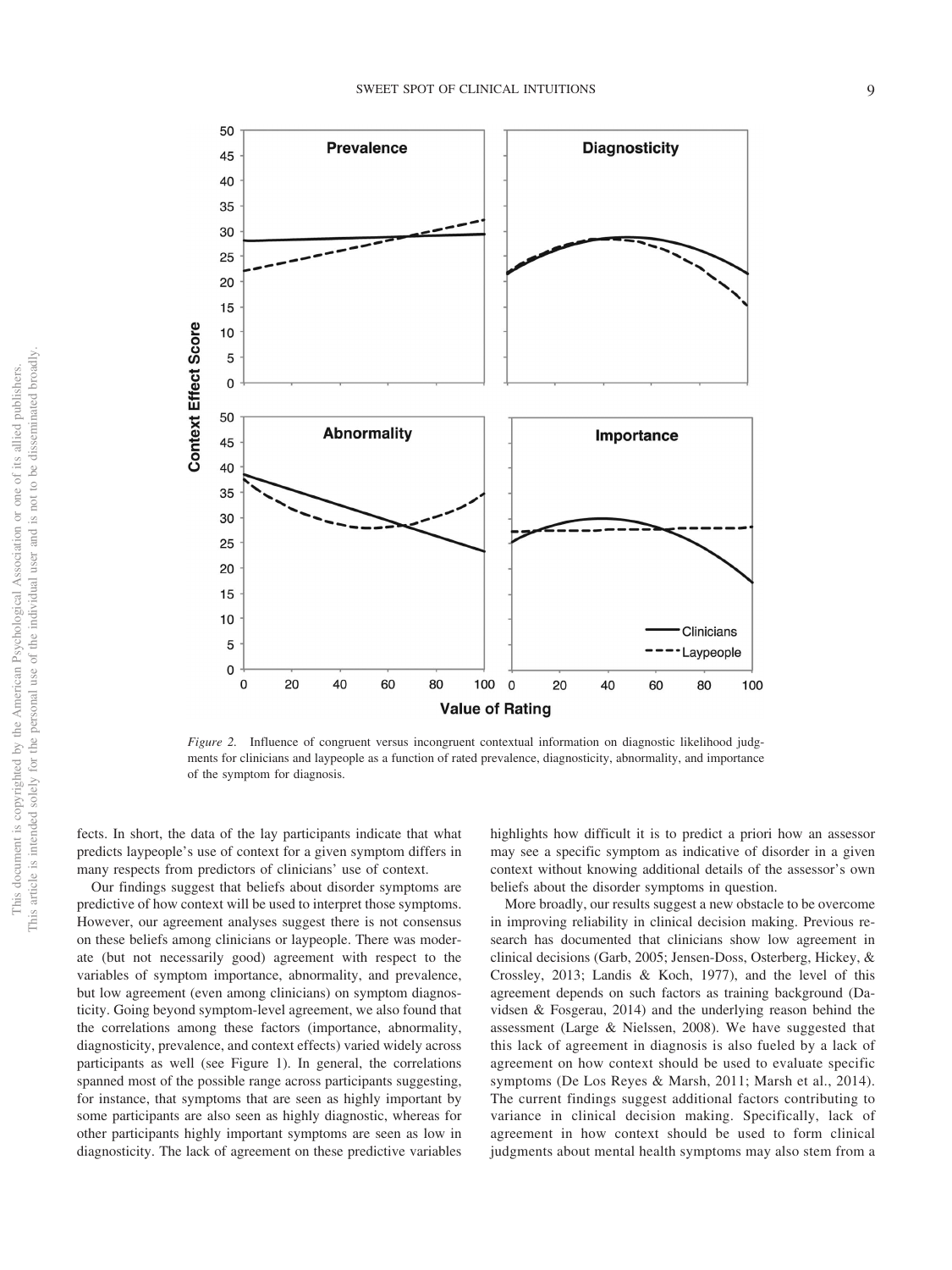lack of consensus in other beliefs about the symptoms themselves, such as their diagnosticity, importance to diagnosis, and abnormality. Our work suggests that if we want to understand when a rater will interpret a patient as experiencing a mental disorder, we will need to understand not only the contextual life factors surrounding that patient, but also details of the rater's beliefs about the symptoms of the disorder the patient may display. This adds yet another layer of idiosyncrasy to the identification of mental disorders and understanding why clinicians do not agree on diagnoses.

#### **Research and Clinical Implications**

Our results illuminate the importance of people's beliefs to the clinical decision-making process. An improved understanding of these beliefs and their links to clinical decision making may inform methods for training mental health professionals and thus improving reliability in clinical decision making. Namely, if professionals could be trained to more accurately assess disorder symptoms' diagnosticity, importance to diagnosis, and abnormality, their beliefs on these variables could become more standardized. For example, more explicit training in graduate programs on how often a symptomatic behavior is seen in nondiagnosed populations may help standardize beliefs about the diagnosticity of disorder symptoms. Such training may improve clinicians' abilities to incorporate contextual life information in similar ways to each other. With such factors being used in more similar ways, it may be easier to then implement training programs to better advise trainees how life factors should actually influence the evaluation of individual disorder symptoms. However, given the current controversy in how context is treated in the *DSM* (e.g., Wakefield & First, 2012), it is not clear what form these training regimens would take.

Given that we were providing a first exploration of what beliefs predicted the use of context, we restricted our exploration to four possible factors to provide a tractable first pass on this question. However, there may be a myriad of other factors that influence the evaluation of diagnostic symptoms and predict the influence of context outside of our measured variables. For example, other more intuitive judgments, such as how causally central a symptom seems to be (e.g., Kim & Ahn, 2002) or how hard it is to imagine removing a given symptom and a person still having the disorder (e.g., Sloman, Love, & Ahn, 1998) may predict the extent to which context influences interpretation of that symptom. We task future research to explore what other beliefs reliably influence the interpretation of contextual information in clinician and lay populations.

Finally, the differences between what factors were predictive of the use of contextual information in clinicians and laypeople illustrate the role clinical experience has in shaping theories about mental illness. Importance to diagnosis was a significant predictor for clinicians and not laypeople. The lack of a relationship is not surprising for laypeople because they do not engage in formal diagnostic practice that could have encouraged weighting some symptoms as more important than others. That clinicians do show a relationship between importance ratings and context effect scores suggests that the idea of tagging select symptoms as key identifiers of a given disorder is something that develops with clinical experience. Likewise, the different patterns of relationship with context for prevalence and abnormality ratings likewise suggest that clinical experience shapes how people think about what is abnormal and what is prevalent in a disorder category. Future research should explore how these idiosyncratic beliefs about the nature of prevalence, abnormality, and importance develop as experience and training is gained in formal clinical practice.

# **Limitations**

The limitations of our study reveal directions for future research. First, our sample of clinicians was predominantly White (as reported in De Los Reyes & Marsh, 2011) and future research is needed to see if our effects generalize to clinicians from multiple ethnic and racial backgrounds. Second, we examined how contextual information affects clinicians' impressions using diagnostic likelihood ratings. Yet, it remains unclear how these impressions of diagnostic likelihood impact actual clinical decisions such as referring a child for further evaluation or forming a treatment plan. Third, the laypeople we sampled in this study were a group of undergraduates who were not actively engaged in making diagnostic decisions for others, such as might be case with parents or teachers, meaning they may incorporate contextual information less than laypeople charged with helping children gain access to care. Given that both clinicians and laypeople evidenced the same type of context effects, there is reason to believe parents and teachers may show similar trends as those of undergraduates in the present study (see Marsh et al., 2014 for further discussion). As such, we recommend future research examining how much more laypeople charged with making decisions for someone with a mental health concern incorporate and are influenced by contextual information.

### **Conclusion**

Ultimately, our results suggest that the use of contextual information when interpreting mental health symptoms is both prevalent and complicated. Depending on the personal beliefs and theories of a given professional or layperson about disorder symptoms, different conclusions may be drawn about whether the exact same symptom is indicative of a given mental disorder. In essence, for a given evaluator, there appears to be an idiosyncratic set of symptoms that will be most susceptible to the disorder-congruence or -incongruence of contextual details. Our findings suggest that this set will include for clinicians those symptoms that are viewed as moderate in importance or diagnosticity or low in abnormality by that particular evaluator. Research that furthers investigates what beliefs underlie the use of context is necessary to help us better understand how people identify and recognize symptoms of mental illness when they first present.

#### **References**

- Ahn, W., Levin, S., & Marsh, J. K. (2005). Determinants of feature centrality in clinicians' concepts of mental disorders. In B. Bara, L. W. Barsalou, & M. Bucciarelli (Eds.), *Proceedings of the 27th Annual Conference of the Cognitive Science Society* (pp. 67–72). Mahwah, NJ: Erlbaum, Inc.
- Altman, D. G., & Bland, J. M. (1994). Diagnostic tests 1: Sensitivity and specificity. *British Medical Journal, 308,* 1552. http://dx.doi.org/ 10.1136/bmj.308.6943.1552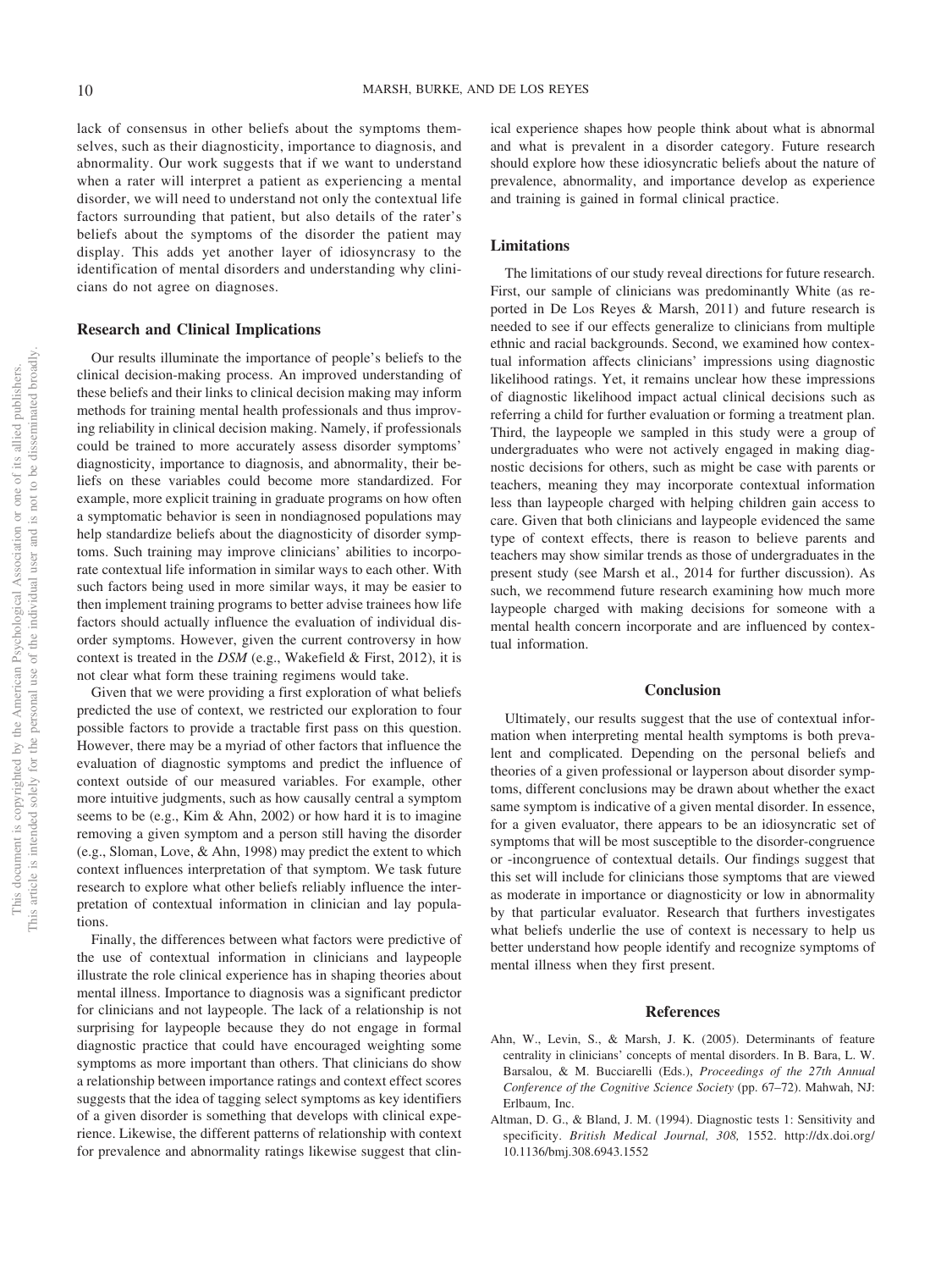- American Psychiatric Association. (2013). *Diagnostic and statistical manual of mental disorders* (5th ed.). Washington, DC: Author.
- Berens, C., Witteman, C. L. M., & van de Ven, M. O. M. (2011). Is understanding why necessary for treatment choices? *European Journal of Psychological Assessment, 27,* 81– 87. http://dx.doi.org/10.1027/ 1015-5759/a000047
- Carta, M. G., Angermeyer, M. C., Matschinger, H., Holzinger, A., Floris, F., & Moro, M. F. (2013). Perception of depressive symptoms by the Sardinian public: Results of a population study. *BMC Psychiatry, 13,* 57. http://dx.doi.org/10.1186/1471-244X-13-57
- Chi, M. T., Feltovich, P. J., & Glaser, R. (1981). Categorization and representation of physics problems by experts and novices. *Cognitive Science, 5,* 121–152. http://dx.doi.org/10.1207/s15516709cog0502\_2
- Corter, J. E., & Gluck, M. A. (1992). Explaining basic categories: Feature predictability and information. *Psychological Bulletin, 111,* 291–303. http://dx.doi.org/10.1037/0033-2909.111.2.291
- Davidsen, A. S., & Fosgerau, C. F. (2014). What is depression? Psychiatrists' and GPs' experiences of diagnosis and the diagnostic process. *International Journal of Qualitative Studies on Health and Well-Being, 9,* 24866. http://dx.doi.org/10.3402/qhw.v9.24866
- Dawes, R. M., Faust, D., & Meehl, P. E. (1989). Clinical versus actuarial judgment. *Science, 243,* 1668 –1674. http://dx.doi.org/10.1126/science .2648573
- de Kwaadsteniet, L., Hagmayer, Y., Krol, N. P., & Witteman, C. L. (2010). Causal client models in selecting effective interventions: A cognitive mapping study. *Psychological Assessment, 22,* 581–592. http://dx.doi .org/10.1037/a0019696
- De Los Reyes, A., Augenstein, T. M., Wang, M., Thomas, S. A., Drabick, D. A. G., Burgers, D. E., & Rabinowitz, J. (2015). The validity of the multi-informant approach to assessing child and adolescent mental health. *Psychological Bulletin*. Advance online publication. http://dx.doi .org/10.1037/a0038498
- De Los Reyes, A., Bunnell, B. E., & Beidel, D. C. (2013). Informant discrepancies in adult social anxiety disorder assessments: Links with contextual variations in observed behavior. *Journal of Abnormal Psychology, 122,* 376 –386. http://dx.doi.org/10.1037/a0031150
- De Los Reyes, A., Ehrlich, K. B., Swan, A. J., Luo, T., Van Wie, M., & Pabón, S. C. (2013). An experimental test of whether informants can report about child and family behavior based on settings of behavioral expression. *Journal of Child and Family Studies, 22,* 177–191. http://dx .doi.org/10.1007/s10826-012-9567-3
- De Los Reyes, A., Henry, D. B., Tolan, P. H., & Wakschlag, L. S. (2009). Linking informant discrepancies to observed variations in young children's disruptive behavior. *Journal of Abnormal Child Psychology, 37,* 637– 652. http://dx.doi.org/10.1007/s10802-009-9307-3
- De Los Reyes, A., & Marsh, J. K. (2011). Patients' contexts and their effects on clinicians' impressions of conduct disorder symptoms. *Journal of Clinical Child and Adolescent Psychology, 40,* 479 – 485. http:// dx.doi.org/10.1080/15374416.2011.563471
- De Los Reyes, A., Thomas, S. A., Goodman, K. L., & Kundey, S. M. A. (2013). Principles underlying the use of multiple informants' reports. *Annual Review of Clinical Psychology, 9,* 123–149. http://dx.doi.org/ 10.1146/annurev-clinpsy-050212-185617
- Flores, A., Cobos, P. L., López, F. J., & Godoy, A. (2014). Detecting fast, online reasoning processes in clinical decision making. *Psychological Assessment, 26,* 660 – 665. http://dx.doi.org/10.1037/a0035151
- Flores, A., Cobos, P. L., López, F. J., Godoy, A., & González-Martín, E. (2014). The influence of causal connections between symptoms on the diagnosis of mental disorders: Evidence from online and offline measures. *Journal of Experimental Psychology: Applied, 20,* 175–190. http://dx.doi.org/10.1037/xap0000025
- Freedman, R., Lewis, D. A., Michels, R., Pine, D. S., Schultz, S. K., Tamminga, C. A.,... Yager, J. (2013). The initial field trials of *DSM–5*:

New blooms and old thorns. *The American Journal of Psychiatry, 170,* 1–5. http://dx.doi.org/10.1176/appi.ajp.2012.12091189

- Garb, H. N. (2005). Clinical judgment and decision making. *Annual Review of Clinical Psychology, 1,* 67– 89. http://dx.doi.org/10.1146/ annurev.clinpsy.1.102803.143810
- Hartley, A. G., Zakriski, A. L., & Wright, J. C. (2011). Probing the depths of informant discrepancies: Contextual influences on divergence and convergence. *Journal of Clinical Child and Adolescent Psychology, 40,* 54 – 66. http://dx.doi.org/10.1080/15374416.2011.533404
- Hsieh, D. K., & Kirk, S. A. (2003). The effect of social context on psychiatrists' judgments of adolescent antisocial behavior. *Journal of Child Psychology and Psychiatry, 44,* 877– 887. http://dx.doi.org/ 10.1111/1469-7610.00172
- Hunsley, J., & Mash, E. J. (2007). Evidence-based assessment. *Annual Review of Clinical Psychology, 3,* 29 –51. http://dx.doi.org/10.1146/ annurev.clinpsy.3.022806.091419
- Jensen-Doss, A., Osterberg, L. D., Hickey, J. S., & Crossley, T. (2013). Agreement between chart diagnoses and standardized instrument ratings of youth psychopathology. *Administration and Policy in Mental Health and Mental Health Services Research, 40,* 428 – 437. http://dx.doi.org/ 10.1007/s10488-012-0436-6
- Judd, C. M., Westfall, J., & Kenny, D. A. (2012). Treating stimuli as a random factor in social psychology: A new and comprehensive solution to a pervasive but largely ignored problem. *Journal of Personality and Social Psychology, 103,* 54 – 69. http://dx.doi.org/10.1037/a0028347
- Kim, N. S., & Ahn, W. (2002). Clinical psychologists' theory-based representations of mental disorders predict their diagnostic reasoning and memory. *Journal of Experimental Psychology: General, 131,* 451– 476. http://dx.doi.org/10.1037/0096-3445.131.4.451
- Kim, N. S., & LoSavio, S. T. (2009). Causal explanations affect judgments of the need for psychological treatment. *Judgment and Decision Making, 4,* 82–91. http://journal.sjdm.org/81028/jdm81028.pdf
- Kim, N. S., Paulus, D. J., Gonzalez, J. S., & Khalife, D. (2012). Proportionate responses to life events influence clinicians' judgments of psychological abnormality. *Psychological Assessment, 24,* 581–591. http:// dx.doi.org/10.1037/a0026416
- Kim, N. S., Paulus, D. J., Nguyen, T. P., & Gonzalez, J. S. (2012). Do clinical psychologists extend the bereavement exclusion for major depression to other stressful life events? *Medical Decision Making, 32,* 820 – 830. http://dx.doi.org/10.1177/0272989X12443417
- Kirk, S. A., & Hsieh, D. K. (2004). Diagnostic consistency in assessing conduct disorder: An experiment on the effect of social context. *American Journal of Orthopsychiatry, 74,* 43–55. http://dx.doi.org/10.1037/ 0002-9432.74.1.43
- Kirk, S. A., & Hsieh, D. K. (2009). Do perceptions of dysfunction and normality mediate clinicians' judgments of adolescent antisocial behavior? *Social Service Review, 83,* 245–266. http://dx.doi.org/10.1086/ 599981
- Kirk, S. A., Wakefield, J. C., Hsieh, D. K., & Pottick, K. J. (1999). Social context and social workers' judgment of mental disorder. *Social Service Review, 73,* 82–104. http://dx.doi.org/10.1086/515798
- Krol, N. P. C. M., De Bruyn, E. E. J., & Van Den Bercken, J. H. L. (1995). Intuitive and empirical prototypes in childhood psychopathology. *Psychological Assessment, 7,* 533–537. http://dx.doi.org/10.1037/1040- 3590.7.4.533
- Landis, J. R., & Koch, G. G. (1977). The measurement of observer agreement for categorical data. *Biometrics, 33,* 159 –174. http://dx.doi .org/10.2307/2529310
- Large, M. M., & Nielssen, O. (2008). Factors associated with agreement between experts in evidence about psychiatric injury. *Journal of the American Academy of Psychiatry and the Law, 36,* 515–521.
- Lilienfeld, S. O., Ritschel, L. A., Lynn, S. J., Cautin, R. L., & Latzman, R. D. (2014). Why ineffective psychotherapies appear to work: A taxonomy of causes of spurious therapeutic effectiveness. *Perspectives*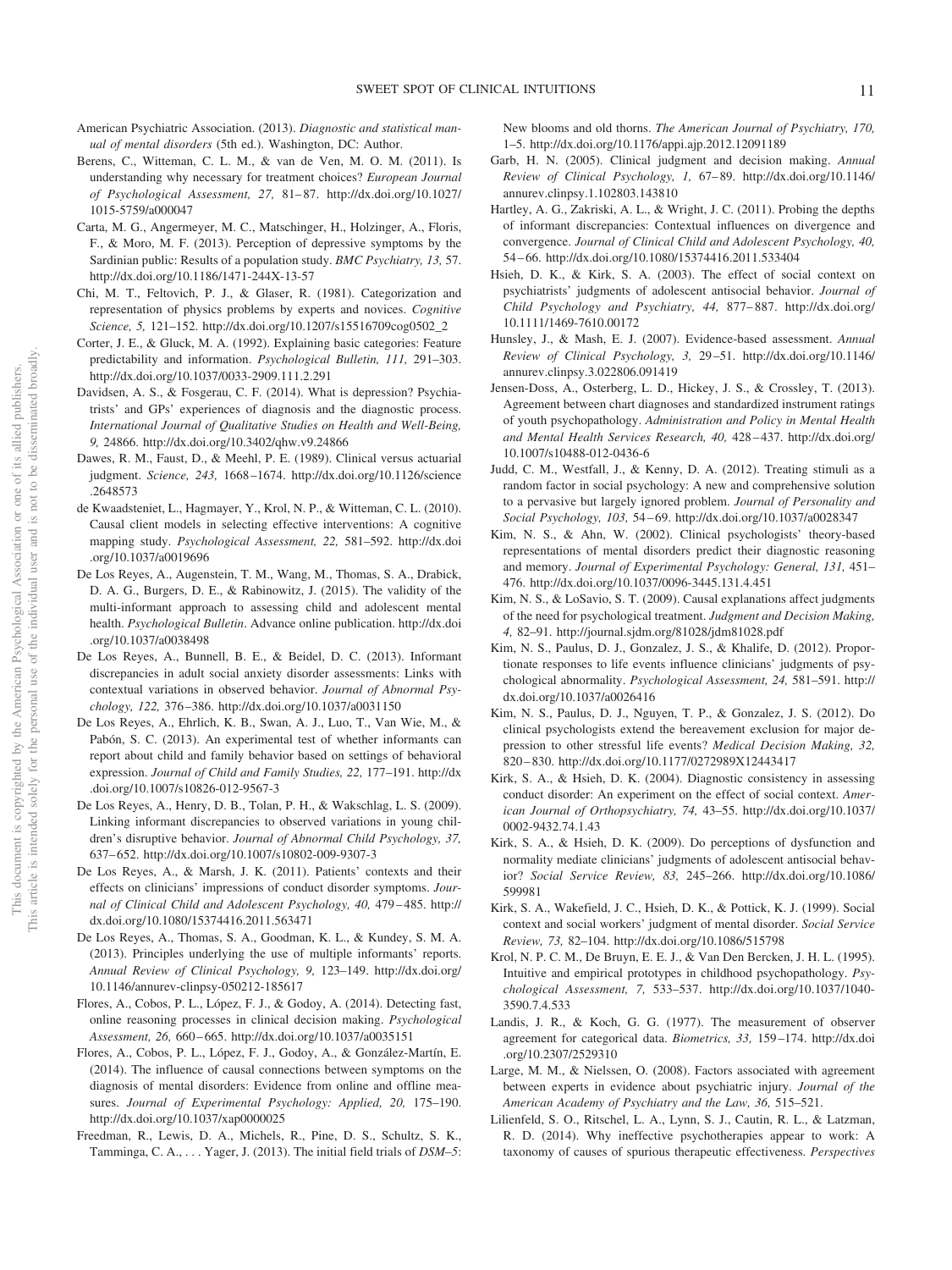*on Psychological Science, 9,* 355–387. http://dx.doi.org/10.1177/ 1745691614535216

- Marsh, J. K., & Ahn, W. (2012). Memory for patient information as a function of experience in mental health. *Applied Cognitive Psychology, 26,* 462– 474. http://dx.doi.org/10.1002/acp.2832
- Marsh, J. K., De Los Reyes, A., & Wallerstein, A. (2014). The influence of contextual information on lay judgments of childhood mental health concerns. *Psychological Assessment, 26,* 1268 –1280. http://dx.doi.org/ 10.1037/pas0000012
- Mulvey, E. P., & Reppucci, N. D. (1988). The context of clinical judgment: The effect of resource availability on judgments of amenability to treatment in juvenile offenders. *American Journal of Community Psychology, 16,* 525–545. http://dx.doi.org/10.1007/BF00922769
- Murphy, G. L., & Wright, J. C. (1984). Changes in conceptual structure with expertise: Differences between real-world experts and novices. *Journal of Experimental Psychology: Learning, Memory, and Cognition, 10,* 144 –155. http://dx.doi.org/10.1037/0278-7393.10.1.144
- Pottick, K. J., Kirk, S. A., Hsieh, D. K., & Tian, X. (2007). Judging mental disorder in youths: Effects of client, clinician, and contextual differences. *Journal of Consulting and Clinical Psychology, 75, 1–8. http://* dx.doi.org/10.1037/0022-006X.75.1.1
- Raudenbush, S. W., & Bryk, A. S. (2002). *Hierarchical linear models: Applications and data analysis methods*. Thousand Oaks, CA: Sage.
- Rottman, B. M., Gentner, D., & Goldwater, M. B. (2012). Causal systems categories: Differences in novice and expert categorization of causal phenomena. *Cognitive Science, 36,* 919 –932. http://dx.doi.org/10.1111/ j.1551-6709.2012.01253.x
- Seidman, G., & Burke, C. T. (2015). Partner enhancement, verification, and derogation and emotional responses to daily conflict. *Journal of Social and Personal Relationships, 32,* 304 –329. http://dx.doi.org/ 10.1177/0265407514533227
- Shafto, P., & Coley, J. D. (2003). Development of categorization and reasoning in the natural world: Novices to experts, naive similarity to ecological knowledge. *Journal of Experimental Psychology: Learning, Memory, and Cognition, 29,* 641– 649. http://dx.doi.org/10.1037/0278-7393.29.4.641
- Sloman, S. A., Love, B. C., & Ahn, W. (1998). Feature centrality and conceptual coherence. *Cognitive Science, 22,* 189 –228. http://dx.doi .org/10.1207/s15516709cog2202\_2
- Tanaka, J. W., & Taylor, M. (1991). Object categories and expertise: Is the basic level in the eye of the beholder? *Cognitive Psychology, 23,* 457– 482. http://dx.doi.org/10.1016/0010-0285(91)90016-H
- Wakefield, J. C. (2013). The *DSM–5* debate over the bereavement exclusion: Psychiatric diagnosis and the future of empirically supported treatment. *Clinical Psychology Review, 33,* 825– 845. http://dx.doi.org/ 10.1016/j.cpr.2013.03.007
- Wakefield, J. C., & First, M. B. (2012). Placing symptoms in context: The role of contextual criteria in reducing false positives in *Diagnostic and Statistical Manual of Mental Disorders* diagnoses. *Comprehensive Psychiatry, 53,* 130 –139. http://dx.doi.org/10.1016/j.comppsych.2011.03 .001
- Wakefield, J. C., Kirk, S. A., Pottick, K. J., & Hsieh, D. (1999). Disorder attribution and clinical judgment in the assessment of adolescent antisocial behavior. *Social Work Research, 23,* 227–238. http://dx.doi.org/ 10.1093/swr/23.4.227
- Wakefield, J. C., Kirk, S. A., Pottick, K. J., Hsieh, D. K., & Tian, X. (2006). The lay concept of conduct disorder: Do nonprofessionals use syndromal symptoms or internal dysfunction to distinguish disorder from delinquency? *The Canadian Journal of Psychiatry / La Revue canadienne de psychiatrie, 51,* 210 –217.
- Wakefield, J. C., Pottick, K. J., & Kirk, S. A. (2002). Should the *DSM–IV* diagnostic criteria for conduct disorder consider social context? *The American Journal of Psychiatry, 159,* 380 –386. http://dx.doi.org/ 10.1176/appi.ajp.159.3.380
- Witteman, C. L. M., Harries, C., Bekker, H. L., & Van Aarle, E. J. M. (2007). Evaluating psychodiagnostic decisions. *Journal of Evaluation in Clinical Practice, 13,* 10 –15. http://dx.doi.org/10.1111/j.1365-2753 .2006.00689.x
- Yopchick, J. E., & Kim, N. S. (2009). The influence of causal information on judgments of treatment efficacy. *Memory & Cognition, 37,* 29 – 41. http://dx.doi.org/10.3758/MC.37.1.29
- Youngstrom, E. A. (2013). Future directions in psychological assessment: Combining evidence-based medicine innovations with psychology's historical strengths to enhance utility. *Journal of Clinical Child and Adolescent Psychology, 42,* 139 –159. http://dx.doi.org/10.1080/15374416 .2012.736358

(*Appendix follows*)